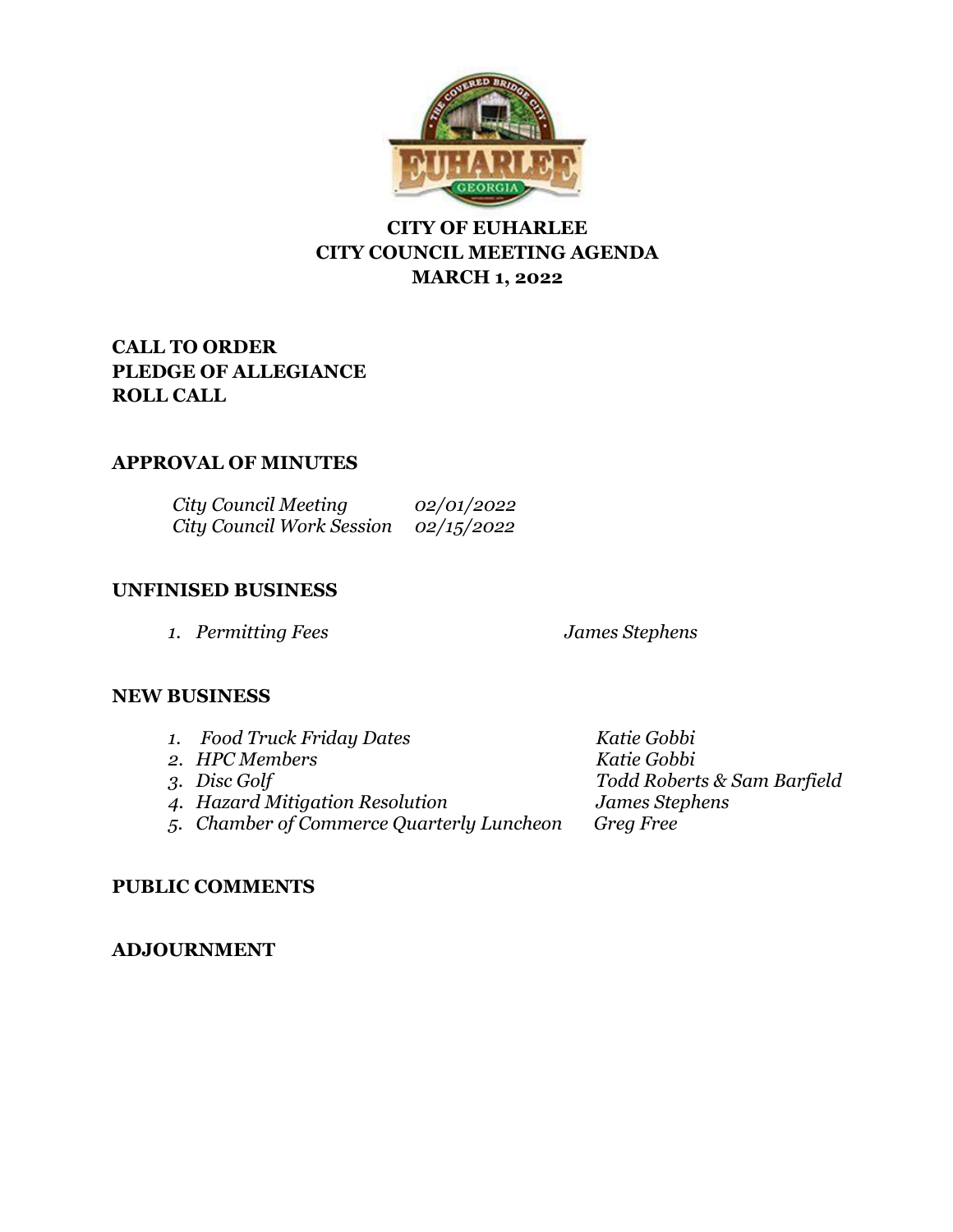### **CITY OF EUHARLEE CITY COUNCIL MEETING MINUTES MARCH 01, 2022**

Mayor Craig Guyton called the meeting to order, Council Member Greg Free led prayer, followed with the Pledge of Allegiance.

The following were present: Mayor Craig Guyton, Council Members Tim Abbott, Greg Free, David Duncan, Joe Turner, and City Manager James Stephens.

### *Approval of Minutes*

Council Member David Duncan motioned to accept the minutes for the City Council meeting held on February 1, 2022, and City Council Work Session held on February 15, 2022. Council Member Tim Abbott seconded the motion. The motion carried with all voting in favor.

#### **UNIFINISHED BUSINESS**

#### *Permitting Fees - James Stephens*

City Manager, James Stephens said the analysis presented in the previous work session showed other cities in Bartow County charged .31 cents to .35 per heated square footage on building permits. After the discussion he recommended a motion for the city to adopt .31 cents per square foot per finished units for the building permit rate and .15 cents for unheated property to be consistent with the other communities in the county to move forward in 2022.

Council Member Greg Free motioned the .31 cents for heated space for the building permit rate and .15 cents for unheated space. Council Member David Duncan seconded the motion. The motion carried with all voting in favor.

#### **NEW BUSINESS**

### *Food Truck Friday Dates – Katie Gobbi*

Museum Director, Katie Gobbi provided council with a list of the proposed dates for the 2022 Food Truck Friday season. She pointed out April 8<sup>th</sup> as being the last day for spring break for Bartow County and Cartersville City. The request was to have the event in Osborne Park this year, with everything still going on in Frankie Harris Park. She stated she did not participate last season, however, was told, it was very well received in Osborne Park.

Council Member Joe Turner stated that Osborne Park is not large enough to hold everybody with a good turnout. Ms. Gobbi stated that they may be looking at a little different landscape, and it will still be a popular event. There are new food truck parks and other opportunities as well. However, she thought it would a popular event because they have other things to offer than the food truck parks. It will be an interesting test to see how the events will do going forward.

Council Member Greg Free said last year a lot of the vendors were very positive with using Osborne Park and seemed to have liked it better because of the layout. He is excited to see how the layout is going to work out. Ms. Gobbi stated that Frankie Harris Park is beautiful, but sometimes if it rained the day before it was an issue for the heavier food trucks. Every venue will have questions, and issues to work out.

Mayor Craig Guyton asked if she had started on bookings, and if she had problems getting food trucks. Ms. Gobbi stated she had made contacts, but had not signed any contracts, and had no problems with food trucks.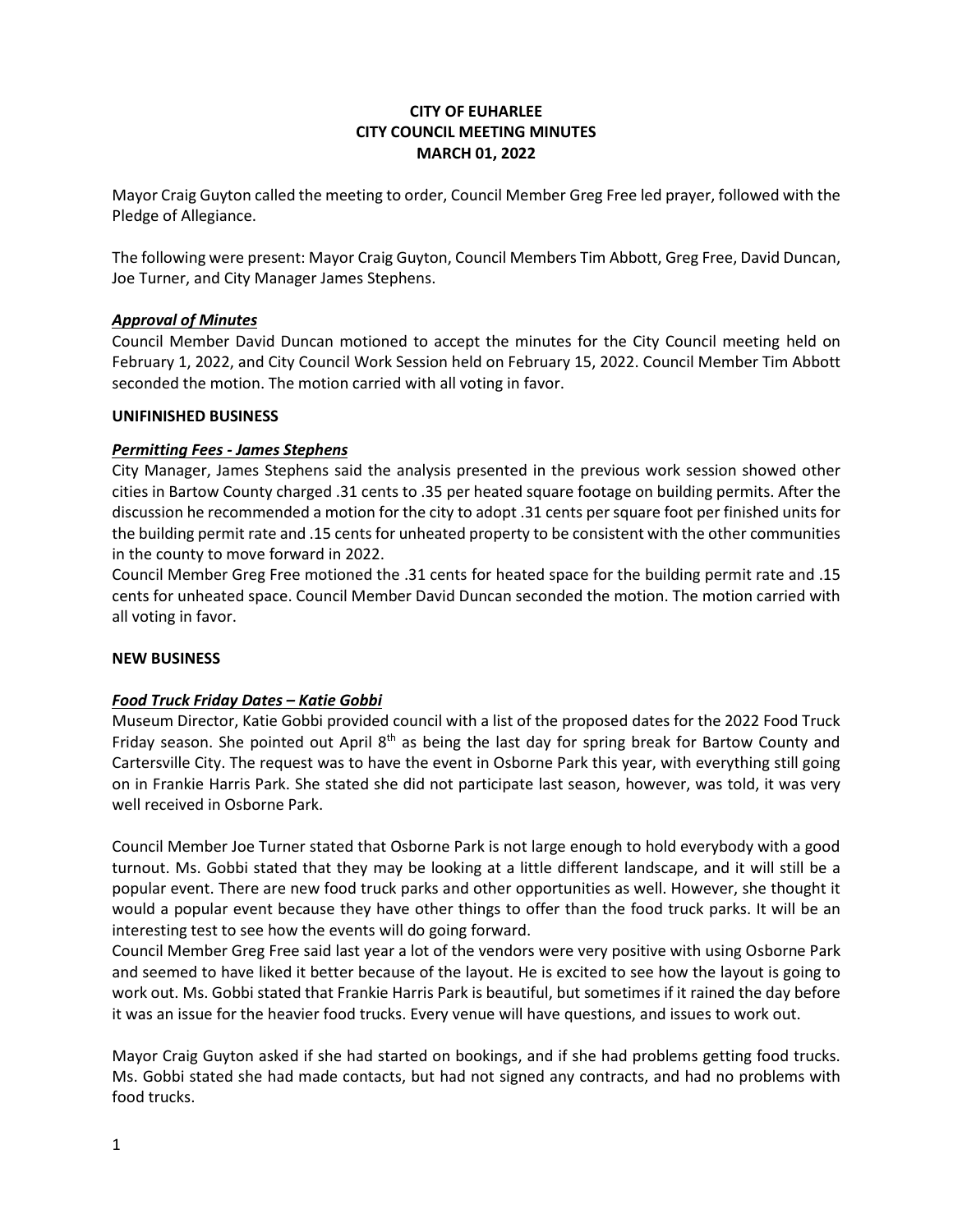City Manager, James Stephens stated they would have the traditional opening night band. Also, Donny Hammonds performed at Osborne Park, and he usually brings a big crowd with him. Council Member Joe Turner asked if there were contracts for the porta potties. Mr. Stephens stated there were two vendors on standby.

Council Member David Duncan stated, he went to one event last year at Osborne Park and the sound was terrible. You could not hear, and it was not a big crowd. Ms. Gobbi said she believed it to be the equipment for the band, and they will talk with the performers. Council Member Tim Abbott said there is not a backdrop to push the sound out but that can be fixed.

Council Member Duncan asked, what was going on that they could not have them at Frankie Harris Park. Mr. Stephens stated, depending upon the next work session, and meeting they may not have construction taking place at Frankie Harris Park, and the flexibility exist they could be at Frankie Harris Park. Ms. Gobbi stated they did not get a lot of negative feedback with the event at Osborne Park except for the sound.

Ms. Gobbi said the events will take place every  $2^{nd}$  Friday of each month from April to September. Mayor Guyton stated he remembers having the Friday event, the night before the Fall Festival in October, and it was a good kick-off. Council Member Tim Abbott said thank you to Ms. Gobbi for her hard work for the great outdoor event.

Council Member David Duncan motioned to accept the dates for the Food Truck Friday events. Council Member Greg Free seconded the motioned. The motioned carried with all in favor.

### *Historic Preservation Commission Members - Katie Gobbi*

Museum Director, Katie Gobbi stated there were two names brought before the council. The renewal is for Steve Zuber as chairman for his term, which will end in November 2024. They currently have two HPC vacancies; one created by the resignation from Frank Graziano. Applicant Luke Young, resident that lives in Westminster would fill the unexpired term for Mr. Graziano ending in 2023.

Council Member David Duncan asked if Mr. Young was present. Ms. Gobbi stated no, but Chairman Zuber was present, and Mr. Young was very interested. He is a former firefighter and works in construction. They have been looking for someone with a background in architecture and construction to assist with going forward. Council Member Duncan thanked Mr. Zuber for continuing to serve. Mayor Craig Guyton said to Mr. Zuber, he echoed the sentiments to him serving again, a phenomenal citizen for years, and greatly appreciated.

Council Member Joe Turner motioned to accept the recommendations. Council Member Greg Free seconded the motion. The motioned carried with all voting in favor. Council Member Tim Abbott asked if they had one more vacancy. Ms. Gobbi said yes, they just did not have the official application.

#### *Disc Golf - Todd Roberts*

A resident of Euharlee, Todd Roberts provided council with documentation and disc to support his presentation. He spends a lot of time at Joe Cowan Park, and he noticed the big ditch had been cleared. They laid it out and figured they could get twenty-one holes in there and it would be tight, but they could do eighteen and it would be fantastic. He shared the information below to support why to build a disc golf course.

- It is a social sport for families and friends with lots of fun.
- It is great for exercise, healthy low impact sport.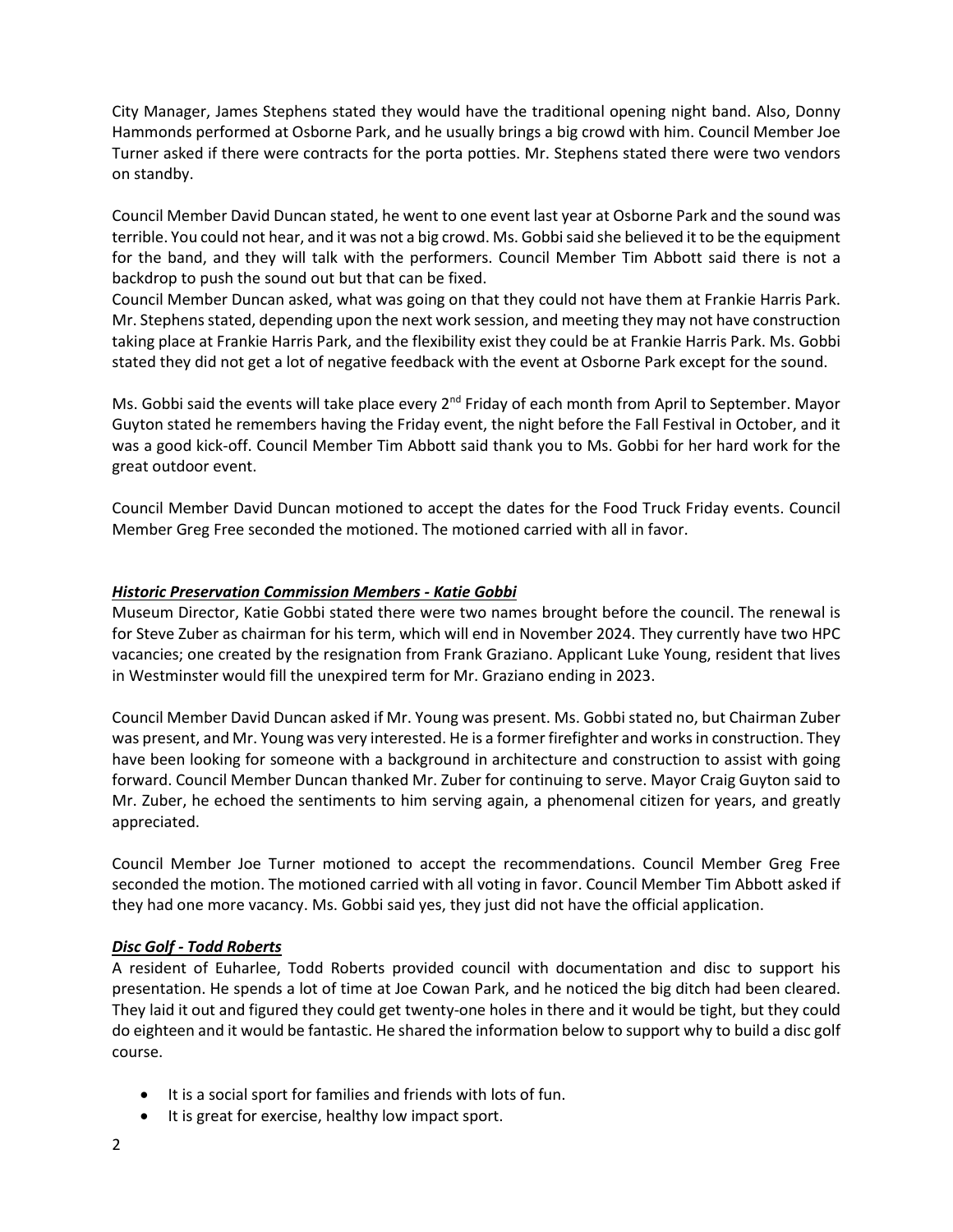- It is environmental and conscious sport
- Occupy unused space
- Year-Round Sport
- Tourism Draw
- Growing Sport
- Increases Safety and Security in the park
- Low cost to Install

They have two courses, one at Deerfield in Cartersville and Etowah Riverside Park near the dam. The have one going in at Gate Wood Park. No matter the time of year the tournament always sells out with one hundred people on one course and one hundred on the second course. They switch and start over again. The two hundred people coming for the tournaments eat, stay overnight, they travel to see the area, and some would move to the area. Sam Barfield, who could not be there, had eight states he represented in these tournaments since he opened Etowah in 2017. Since 2015, he stated there were 5500 courses worldwide. As of 2020 it is over nine thousand. It is low maintenance, and the teams maintain the course. He discussed the document he provided council which included a picture of the 18-hole course. The price of the 18-hole course will cost \$20,000. He suggested outsourcing the signs locally.

Council Member Joe Turner asked Mr. Roberts if he would oversee building the course. Mr. Roberts stated, only if he were asked to, but knew people better qualified than himself he would reach out to do it.

Council Member Tim Abbott asked City Manager, James Stephens to re-state the county's position on the disc golf course with the city. Mr. Stephens stated they have an offer from the county manager and confirmed they would provide for the installation of the course if the city provided the land. Council Member Greg Free stated it would be no cost to the city because the city has the land. Mr. Stephens said that was correct, and he had an appointment later in the week to work out the details.

Council Member Abbott said to be fair to the parks and recreation staff, have they accessed the upkeep. Mr. Roberts said the baskets are hot dipped galvanized and will last 25 to 30 years, with probably no problems and installed in concrete. There is no additional maintenance.

Council Member Free asked would it interfere with other activities going on. Mr. Roberts said it does not. The way it is situated you can see from the walking trial.

Parks & Recreation Director, Becky Pruitt said she spoke with Cartersville Parks & Recreation and asked the exact same question. There is no additional maintenance, and it enhances the park.

Council Member David Duncan asked if it was free to the public and Mr. Roberts answered yes. The county has a \$5 parking fee with annual parking passes. Core of Engineer have a \$40 annual parking pass or \$5 per occurrence. Council Member Joe Turner asked about parking during baseball tournaments. Mr. Roberts said to schedule them around other activities.

Council Member Greg Free asked Ms. Pruitt if she thought disc golf would be a benefit to the offerings, they offer at Joe Cowan Park. Ms. Pruitt said yes; her husband plays disc golf and the crowds they bring take care of the parks. She has been to Riverside, Gate Wood and Deerfield and the volunteer groups help tremendously.

Council Member Turner stated if she was comfortable with it, they do not have a reason to object it. If she does not have a problem with it, they do not have a problem.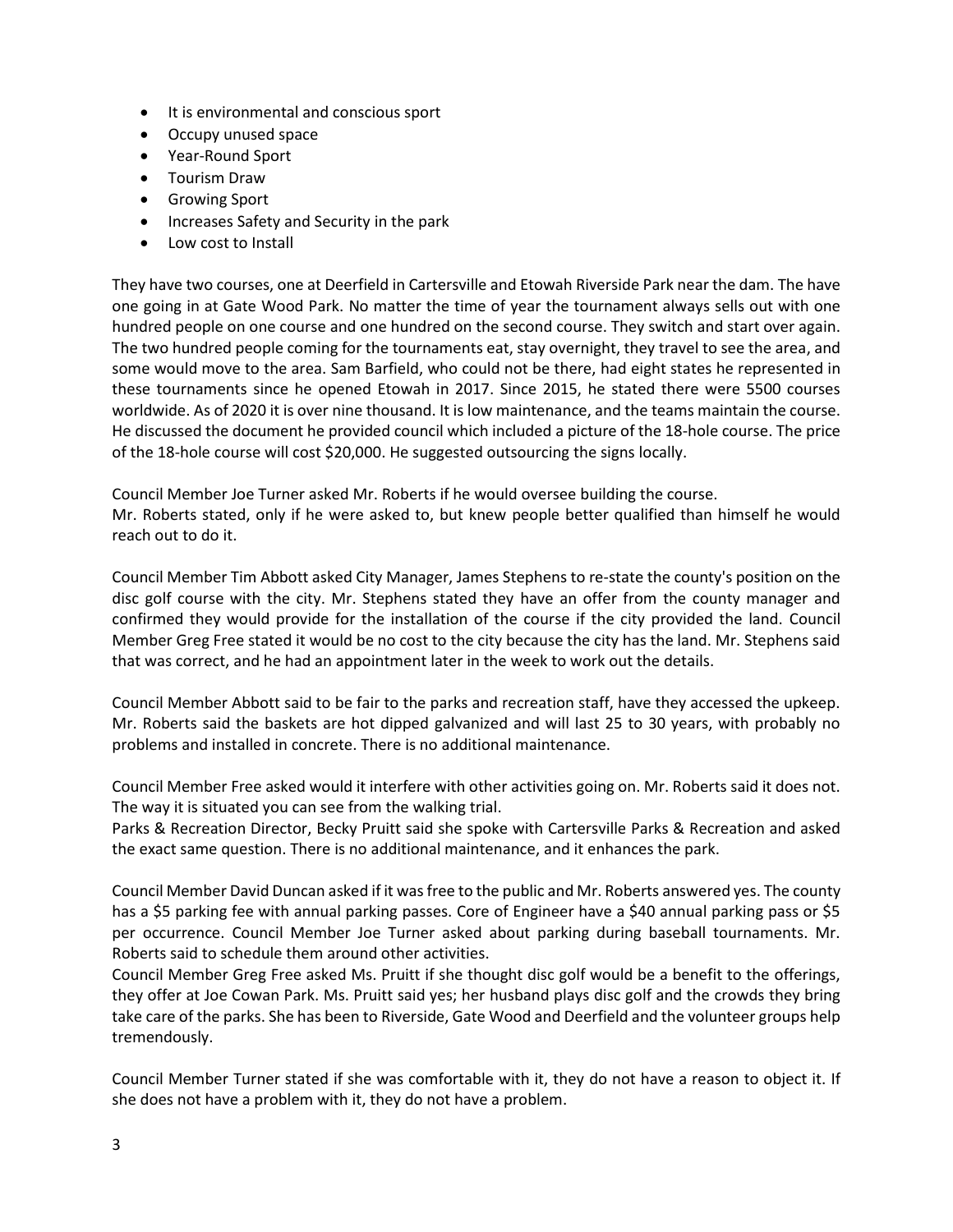Council Member Free said he had always been impressed with the fact; the disc golf communities are good stewards of the community. They take care of the property, they want to put back into the community, and they bring people to the community. They are outdoor conscience people that want to leave what they find in a better state. The city of Euharlee being a good outdoor destination for different things, it is more of an opportunity to bring people to the city, and what they have to offer. Council Member Free said the county was also bringing disc golf to Hamilton Crossing.

Mayor Craig Guyton shared the school coming to the council in 2015 and requested half of the funds for the disc golf. The course was more of a driving range. He said, when he starts playing, he would like to go to the easy course. Mayor Guyton asked the city manager after approved, if he would reach out to the county to proceed and keep the council updated.

Council Member Turner asked how long it would take to install. Mr. Roberts said the park is in good shape and it should not take long at all. There are several dead pines to be removed. He recommended doing it in concrete. Mr. Stephens asked the timeframe the quote was good for. Mr. Roberts said he could probably get a better price than he did as an individual. It is good until May 28th.

Council Member Greg Free motioned to proceed with the disc golf at Joe Cowan Park. Council Member David Duncan seconded the motion. The motion carried with all voting in favor.

### *Hazard Mitigation Resolution - James Stephens*

City Manager, James Stephens stated the council had in front of them a resolution to be considered and a copy of the resolution adopted by the county Commissioner Steve Taylor pursuit to the adoption of the new Hazard Mitigation Plan for countywide. The document is 194 pages, and he will email them a digital copy. The county is in the process of pursing various grants and the resolution from the council would be in order to comply with all state regulations countywide plan.

Council Member Joe Turner motioned to adopt the Hazard Mitigation Resolution. Council Member David Duncan seconded the motion. The motioned carried with all voting in favor.

#### *Chamber of Commerce Quarterly Luncheon - Greg Free*

Council Member Greg Free stated that some of them, may have been to the quarterly luncheon as a guest of someone or a business owner. They recently attended one along with staff when one of their own, Council Member Tim Abbott was honored.

Council Member Free spoke with Mr. Stephens about it; when you look at the attendees, which was larger event for an annual meeting; with not a lot of city participation other than Cartersville. He would like to see the city more involved in the quarterly luncheons to network with other cities and businesses. They can build relationships that will benefit Euharlee down the road. He would like to see them attend these luncheons with a city table and rotate city staff or council members to represent the city and help attract folks to the city. He truly believes that is where those types of things happen. The chamber is a fantastic resource in the community. He just completed Bartow Leadership and it is a great thing for them to be a part of as a city. The cost per year is \$1200.

City Manager James Stephens stated he supports the recommendation. It would be good to invite the local business as well.

Mayor Guyton asked if there was a problem with the budget. Mr. Stephens said no.

Council Member Tim Abbott stated the county is better when we all work together. The chamber works to share knowledge and it is good to stay associated with them because, shared knowledge helps to make